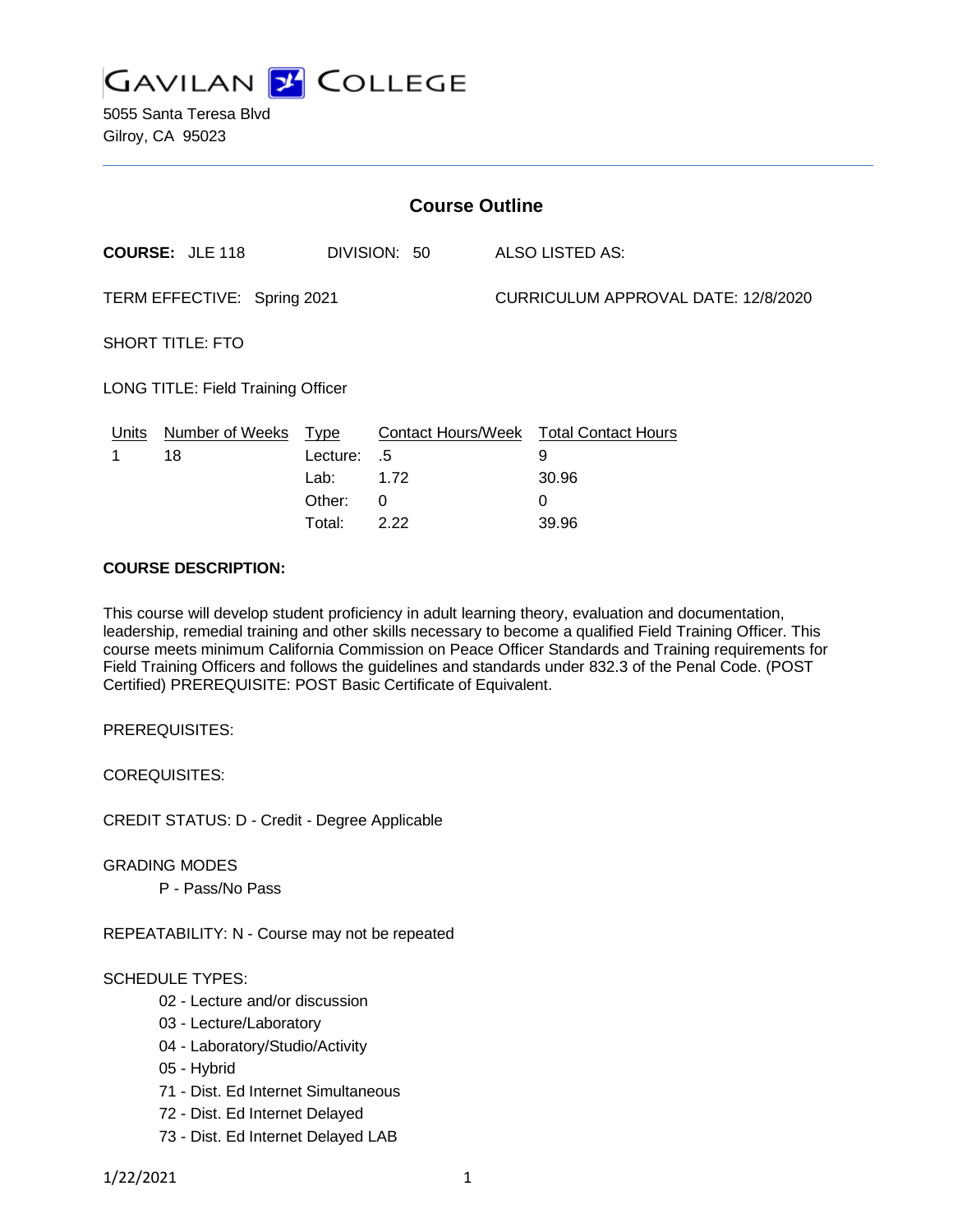## **STUDENT LEARNING OUTCOMES:**

1. Create. prepare, evaluate procedures for probationary recruits. Measure of assessment: Demonstrate Year assessed, or planned year of assessment: 2013

2. Describe the program benefits of the FTO, Recruit and department/agency.

Measure of assessment: class exercise

Year assessed, or planned year of assessment: 2013

3. Demonstrate the ability to train recruits on the job in areas of knowledge and practical techniques of police work.

Measure of assessment: Demonstration

Year assessed, or planned year of assessment: 2013

## **CONTENT, STUDENT PERFORMANCE OBJECTIVES, OUT-OF-CLASS ASSIGNMENTS**

Curriculum Approval Date: 12/8/2020

## **DE MODIFICATION ONLY**

2 Hours

I. Introduction, Orientation and Goals

The Academy and Field Training Program provides the minimum training for performing solo general law enforcement uniformed patrol duties.

A. Students Required Introduction Activity

1. Identify student?s background and experience

C. Recognize Post FTO?s Course Goals and Objectives,

Including the Development of a

New FTO?s Ability To:

1. Provide training and coaching while integrating trainees into the mission, goals

and

operation of the agency

2. Provide ongoing, constructive feedback and timely written evaluations, based on

agency performance standards

D. Successfully

Complete All Post and Presenter-Specific Activities and Testing

Requirements Including:

1. POST-required Teaching/Training demonstration/presentation

2.

Case Study Analysis

3. Presenter-developed activities/tests as required by the block instructors

Homework - Reading assignment

2 Hours

II Field Training Program Goals and

**Objectives** 

Field Training Officers must make themselves aware and support/reinforce the training provided at the academy used by their agency so that they can hold the trainee accountable for that training.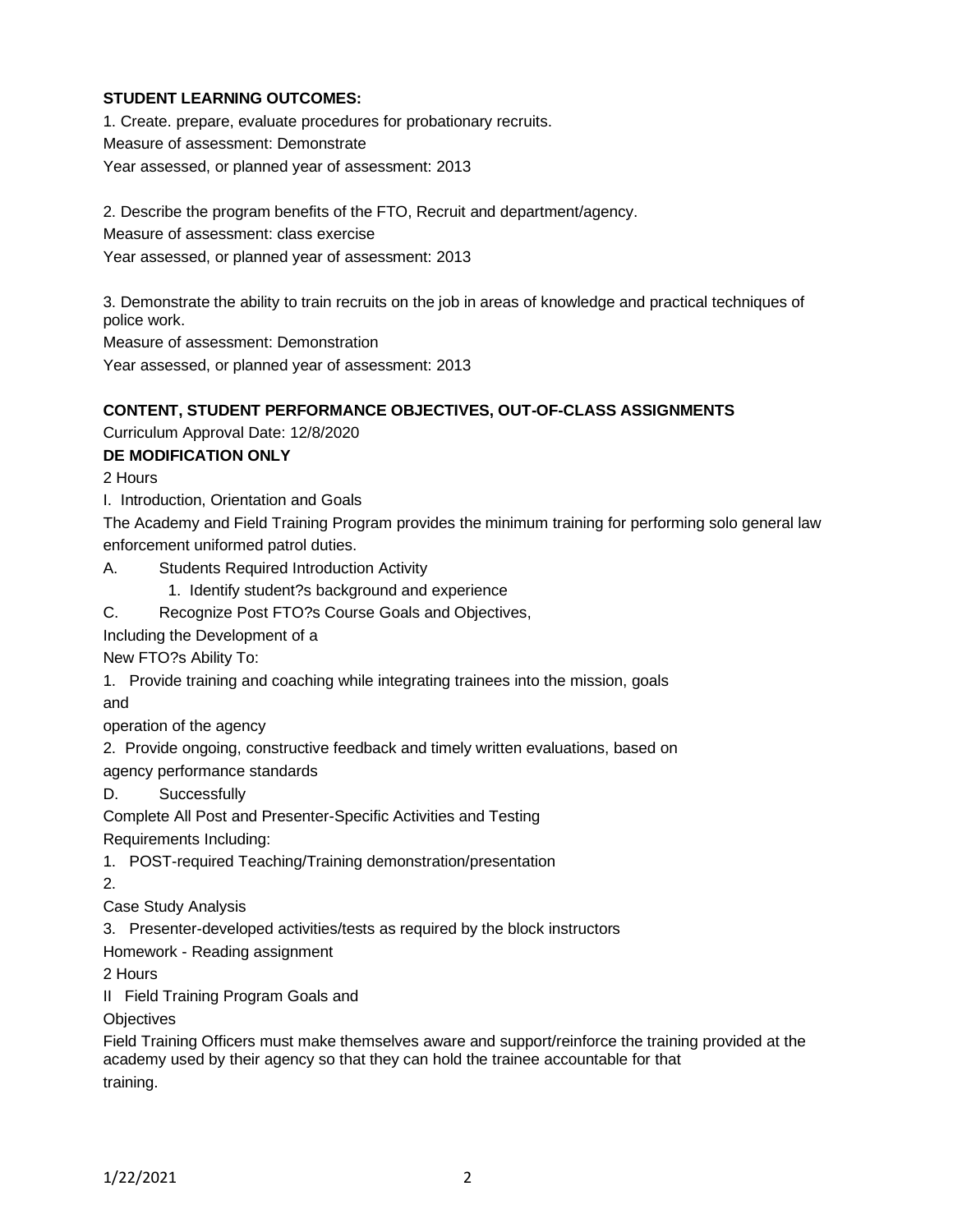A. Identify the four goals of a post-approved field training program

1. To produce a competent peace officer capable of working a uniformed, solo

patrol assignment in a safe, skillful, productive, and professional manner

2. To provide standardized training to all newly assigned patrol officers in the practical application of learned information

3. To provide clear standards for rating and evaluation, which give all trainees every reasonable opportunity to succeed

4. To enhance the professionalism, job skills, and ethical standards of the law enforcement community

C. Discuss the post competency-based program philosophy

1.

Competency includes behaviors that demonstrate effective performance

2. These behaviors may not always include specific knowledge (i.e., exact penal code

references) but do include learned or practical experience, or the behavioral application of knowledge that produces a successful result.

3. Competencies are not

necessarily specific skills but, rather, the application of

skills that produces a successful result.

D. Explain the need for standardized curriculum and performance

objectives

E. Recognize terminology, resources, testing methods, and other activities used in the regular basic course

F. Explain how the field training program is

an extension of the regular basic course

G. Understand the difference between training and evaluation, and recognize how both

complement each other in a successful field training

program

1. Training is the opportunity to:

- a. Provide instruction and demonstration,
- b. With the trainee attempting the task, and
- c. FTO coaching and providing feedback
	- 2. Evaluation is the process of documenting progress or lack of learning those tasks
	- 3. Training must occur prior to evaluation
	- 4. One without the

other makes learning unachievable

5. Discussion of the Academy Training vs. Field Training

H. Identify and discuss key components of a successful field training program

1.

Commitment of department head and administrative staff

- 2. Clearly articulated organizational structure/chain of command
- 3. Well-organized and effective field training program
- guide/manual
	- 4. Regular field training staff meetings
	- 5. FTO and program critique by trainees
	- 6. Clearly defined roles/expectations for trainees, Field Training Officers (FTOs),

and FTP-SACs.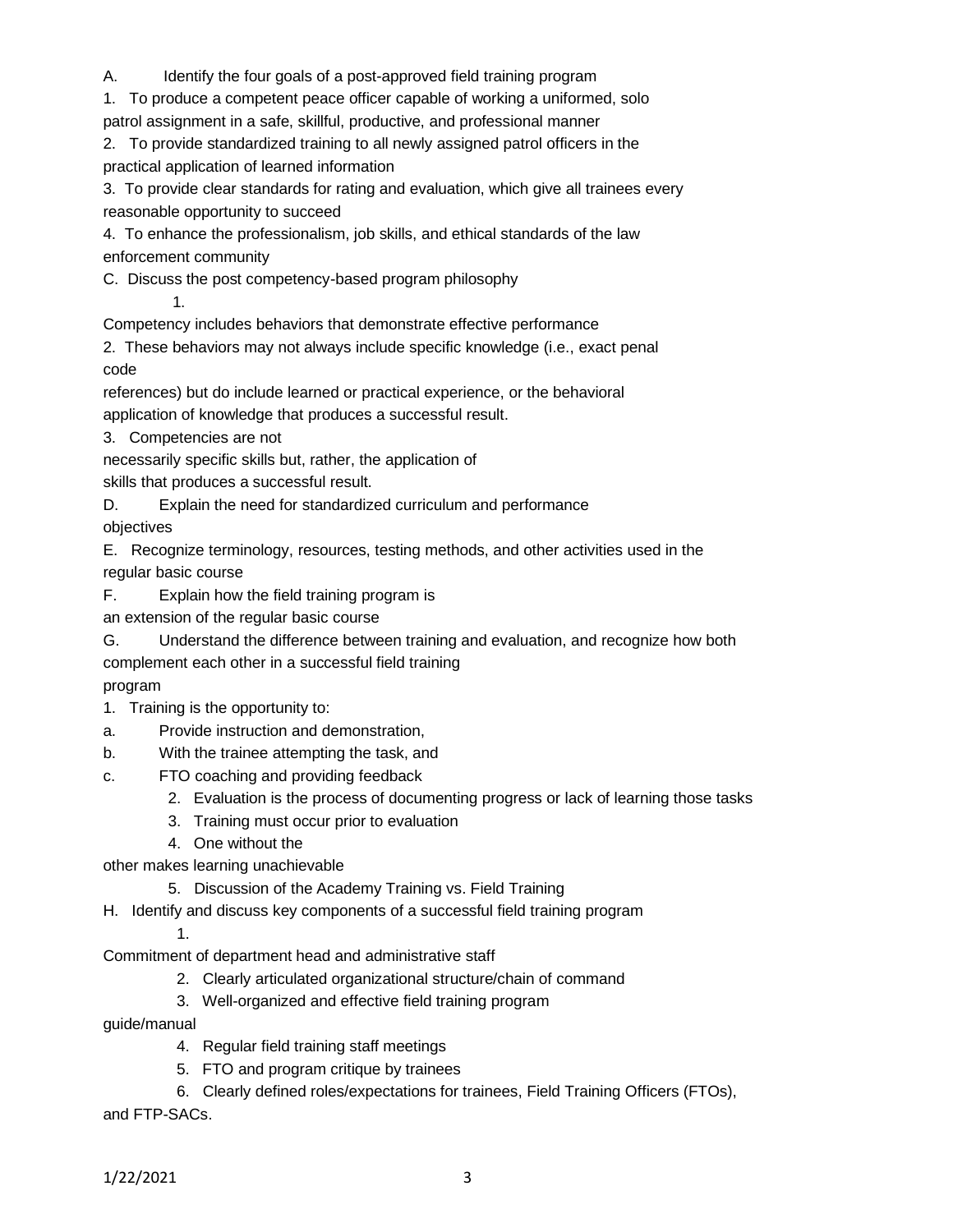I. Identify and discuss the impact of field training programs

Homework - Review the Learning Domain #3 Workbook.

4 Hours

III. Expectations, functions and roles of the FTO

Demonstrate the ability to establish a mutually positive working relationship between the trainee and FTO using knowledge of the trainee's education, background, cultural perceptions, work history, etc.

- A. Introduction: what does it take to make an FTO?
- B. Explain the attributes of a successful FTO
- 1. Effective communicator
- 2. Ethical
- 3. Professional
- 4. Knowledgeable
- 5. Experienced
- 6. Courageous
- 7. Fair
- 8. Committed
- 9. Loyal
- C.

Identify and explain the functions or roles of the FTO

- D. Discuss the key elements for establishing trust between the FTO and the trainee
- 1. Truth Established by integrity
- 2. Respect Gives personal worth
- 3. Understanding Shows compassion and empathy
- 4. Support Provides strength and shows commitment
- 5. Teamwork -
- Brings trainees into the organization
- E. Recognize symptoms of trainee psychological, physical, and emotional stress ?

discussion after viewing the required ?trainee stress?

scenario video

F. Identify available methods and resources to minimize trainee psychological, physical,

and emotional stress

Homework - Written assignment

4 Hours

IV.

**Ethics** 

Students will analyze ethical dilemmas utilizing POST's "Ethical Decision-Making Tools for California Law Enforcement".

- A. Define ethics
- 1. The general understanding
- of the definition from Merriam-Webster includes:
- a. A set of moral principles or values
- b. A theory or system of moral values
- c. A guiding philosophy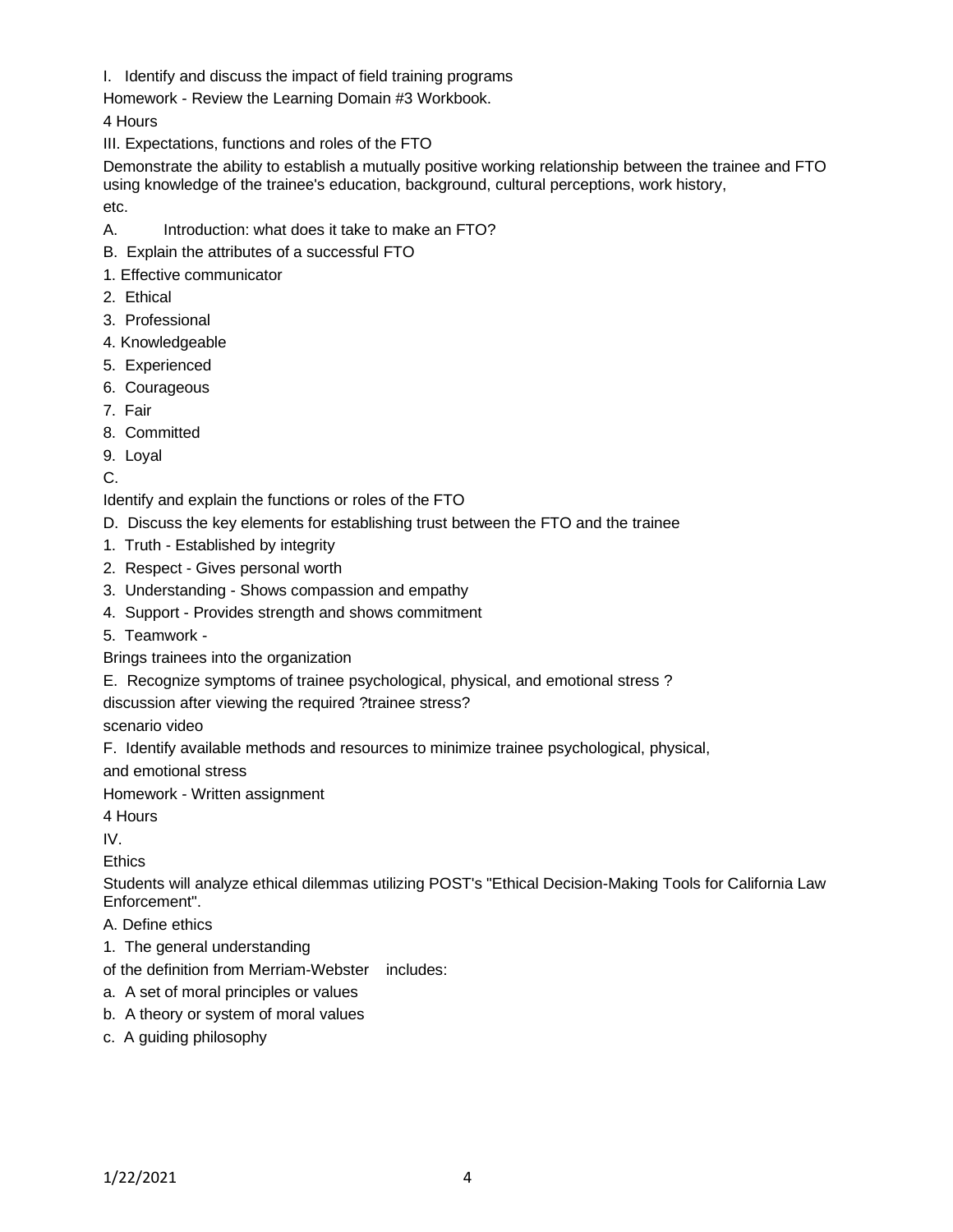# 2. The POST definition

a. The accepted principles of conduct, governing decisions and actions, based

on

professional values and expectations

3. Law Enforcement Code of Ethics discussion from supplied handout

B. Identify ethical issues within the field training

environment

Homework - Written assignment

4 Hours

V. Leadership

Students will learn to be successful leaders/FTOs and to be proactive, flexible to development and performance level of their

trainees.

- A. Define leadership
- 1. The POST definition:
- a. The practice of influencing people, while using ethical values and goals,
- to produce an intended change.
- B. Identify and explain characteristics demonstrated by various recognized leaders
- C. Analyze personal strengths and weaknesses as a leader
- D. Discuss principles, theories, and trends of leadership and how they may apply to

the FTO (e.g. Situational Leadership)

E. Analyze situations requiring applications of

leadership principles and theories and

provide examples of where/how those applications impact the situations

F. Assess the positive aspects of the leadership role of

FTO?S

Homework - Written assignment

4 Hours

VI Training and Teaching Skills Development

Field Training Officers must develop and maintain positive interpersonal communication skills with their trainees, peers, and the community they serve.

A. Introduction

1. FTOs are expected to recognize and apply various adult learning strategies and

to

utilize effective ways of training, teaching, and communicating

a. Introduction of the required POST ?Instruction Game?

B. Define communication as it relates to the FTO

position

C. Discuss reasons for developing positive communication skills, to include: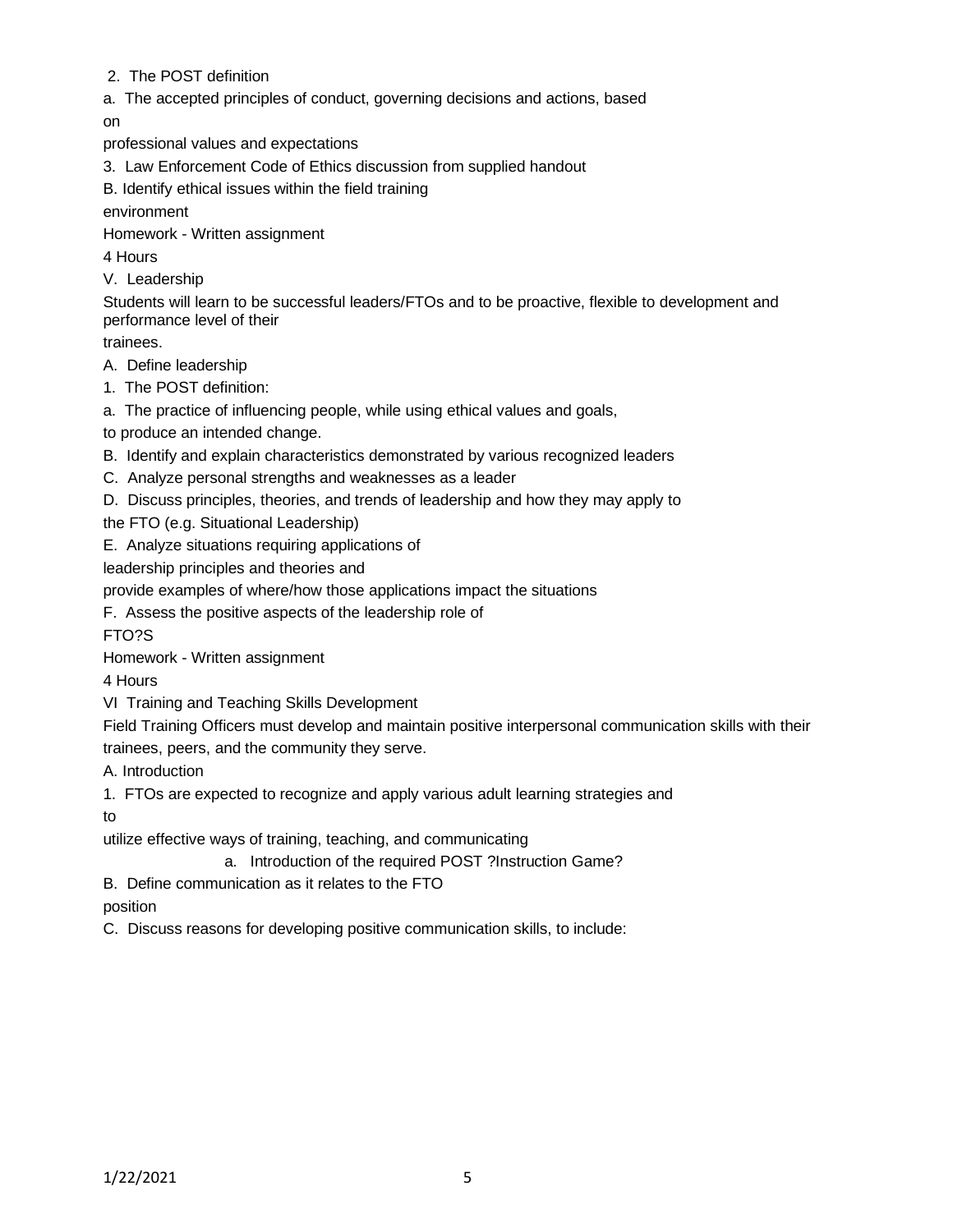- 1. Better interpersonal and professional relationships
- a. Eliminates
- misunderstandings
- b. Provides clear direction
- c. Allows for teamwork
- 2. Job satisfaction/success and reputation
- a. Reduces stress
- b. Enhances ability to reach goals
- c. Establishes rapport
- 3. Professional and personal safety/liability
- D. Recognize the communication skills needed to deliver effective training, including:
- 1. Verbal and non-verbal
- 2. Effective active listening
- 3. Recognizing and overcoming barriers to communication
- F. Identify and explain components of effective training, including:
- 1. Instructor qualities
- 2.
- Presentation skills
- 3. Teaching/Training styles
- 4. Teaching/Training aids
- 5. Training plans
- a. Has a training game

# plan

- 1) Keeps trainee on track
- 2) Allows for flexibility
- 3) Lists learning

# expectations

G. Compare and contrast the elements of student-centered vs. Teacher-centered

learning, using the RIDEM acronym

- 1. Student/Trainee Centered
- a. Focuses on student/trainee learning needs
- b. Puts the onus of learning on the student/trainee
- 2. Teacher/FTO Centered

a.

- Focuses on the teacher/FTO
- b. Focuses on what the teacher/FTO knows
- 3. RIDEM Theory utilizing the handouts entitled ?RIDEM Article and RIDEM

Checklist?

- a. Relevance
- b. Involvement
- c. Discovery
- d. Experience
- e. Modeling

H. Analyze adult learning styles (e.g. visual, auditory, and kinesthetic) and learning domains (e.g. affective, cognitive, and psychomotor) and how they impact the

learning process

1. Learning Styles as introduced by the required POST ?Trainee Learning Styles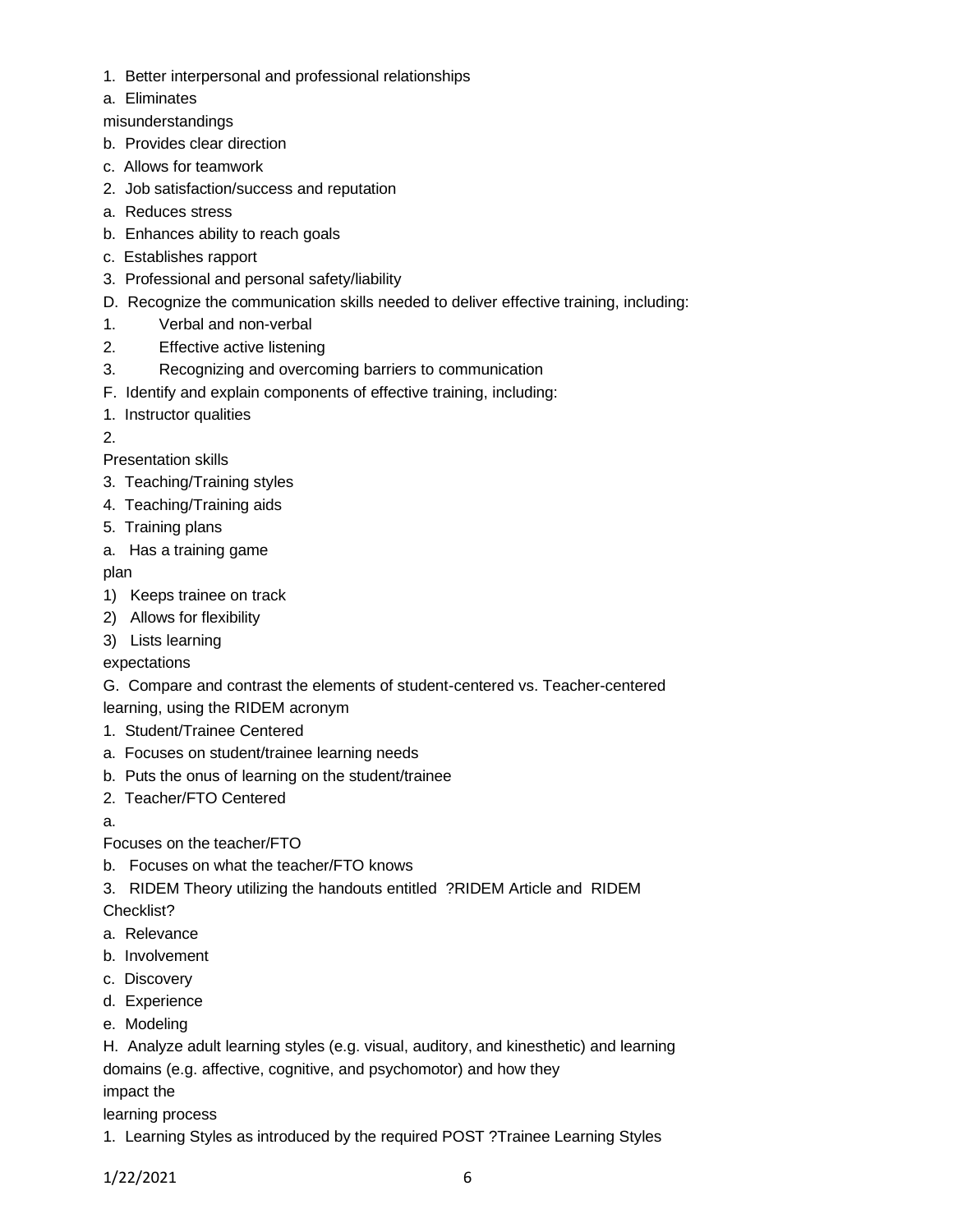#### Scenario Video?

- a. Visual ? Learns by seeing/watching
- b. Auditory Learns by hearing/being told
- c. Kinesthetic Learns by doing/trying different things
- d. Multi-sensory approach is the most effective ? see/hear/do
- 2. Learning Domains with handout ?Perceptual Learning Styles?
- a. Cognitive
- 1) Involves knowledge and development of intellectual skills
- a) Evaluation
- b) Synthesis
- c) Analysis
- d) Comprehension
- 2) Includes recall or recognition of facts, patterns, and concepts
- a) Short-term memory
- b) Long-term memory
	- b. Affective
- 1) The manner in which we deal with
- things emotionally
- a) Feelings
- b) Values
- c)
- Appreciation
- d) Enthusiasm
- e) Motivation
- f) Attitude
- c. Psychomotor
- 1) Physical movement
- 2) Coordination
- 3) Motor skills
- 4) Requires practice
- a) Speed
- b) Precision
- c)

**Distance** 

- d) Procedures
- e) Techniques
- 3. Adult Learning Concepts

a.

- **Types**
- 1) Experience-based
- 2) Self-directed/Facilitated learning
- 3) Participatory
- b. Importance of application
- 1) Respects the learner
- 2 Respects diversity
- 3) Focuses on
- needs of learner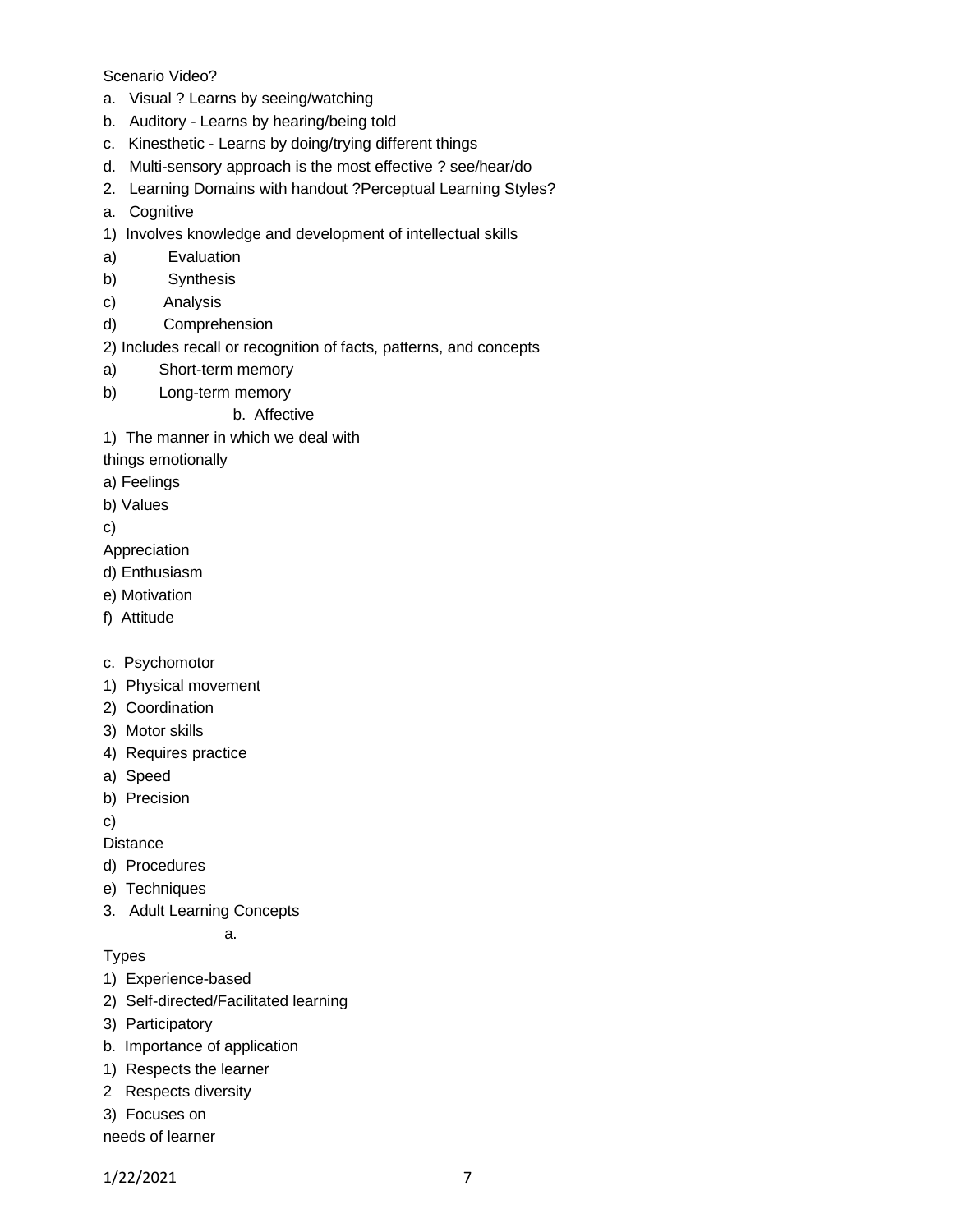- 4) Practical and meaningful
- 5) Challenging
- 6) Fun = increased retention
- 4. Rates of Learning
- a. Individuals learn at different rates/speeds
- b. The more senses involved, the more effective the learning
- I.

Discuss other factors or issues that may impact the learning process

- 1. Learning Environment
- a. Formal instructional setting (Classroom)
- b. Patrol Car
- c. Range
- 2. Student Factors
- a. Personal distractions
- b. Learning plateaus
- c. Students level of motivation
- 3. Other outside factors
- a. Presence of non-field training personnel
- b. Availability of appropriate
- training aids and resources
- J. Identify and explain qualities of successful teachers, which may include:
- 1. Caring/Passion
- a. ?People don?t care how

much you know until they know how much you

care?

2. Knowledge (Subject Matter Expert/Resource)

Broad base of knowledge to draw on

Accuracy of that knowledge

Stays current on information needed to competently perform duties

3. Skill as exampled by the handout ?Good Teaching?

Willfully demonstrates skills correctly

Maintains skill levels

Works to learn new skills

- 4. Motivation
- a. Wants to teach
- b. Works to help others learn
- 5. Focused on values
- a. Strong work ethic
- K. Analyze personal strengths and weaknesses as a trainer
- 1. Assess

performance in the Instruction Game Exercise

- a. Can you improve on your performance?
- b. Did you recognize what worked and what didn?t work?
- L.

Develop a training plan using a common instructional design method, which may include:

- 1. Introduction (Performance objectives are explained)
- a. What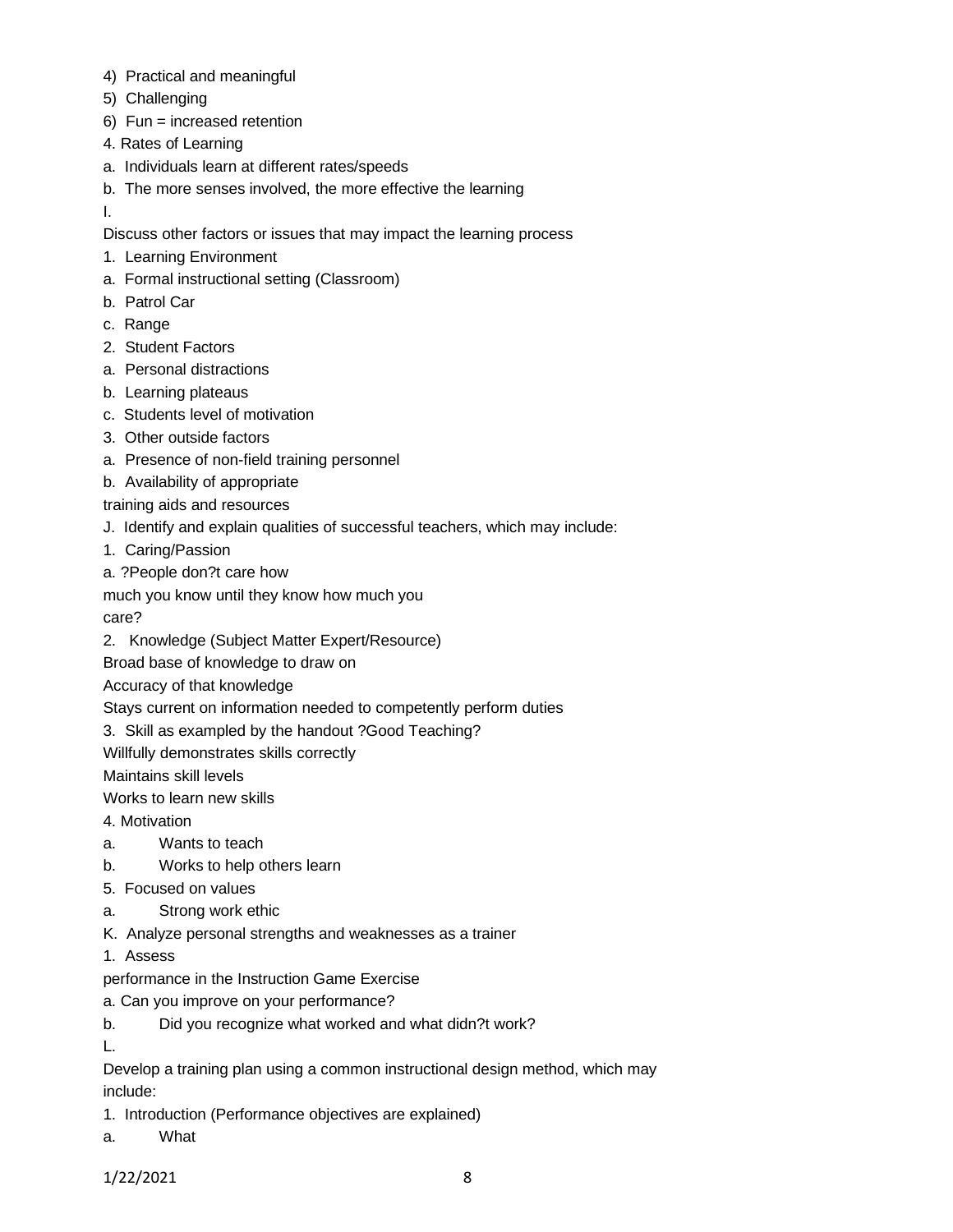it is that will be taught

- b. Why it is important (WIIFM)
- 2. Presentation (Impart the new knowledge or skill)
- a. Delivery methods
- b. Manner best suited for trainee
- 3. Application (Opportunity to put new knowledge or skill to use)
- a. Active involvement for adult learning
- b. Did trainee correctly explain or demonstrate skill
- 4. Test (Evaluation of progress ? holds the learner accountable)
- a. Provides immediate feedback to

trainer/trainee

- b. Evaluation of progress
- c. Allows for remediation if needed
- d. Serves as documentation of training and

knowledge/skill level

- 5. Utilize and add to discussions the handout ?Selecting a Delivery Strategy?
- M. Develop Learning Activities
- 1. Purpose
- a. Reinforce training
- b. Learning by doing
- c. Promote decision making
- d. Promote teamwork
- e. Safely problem solve
- 2. Types
- a. Case studies
- b. Role play
- c. Brain storming
- d. Scenarios/table top exercises
- e. Simulations
- f. Group exercises

Homework - Review/study for quiz

7 Hours

VII. Competency, Evaluation and Documentation

Students (FTO's) must develop the critical skills

necessary to determine if learning is occurring. They must also give critical feedback and clear direction to guide the trainee to an acceptable level of competence. FTO's must exhibit evaluation

skills that assess performance with fair and impartial feedback and that provide objective and honest documentation.

A. Define competency as it relates to field training, to include:

1. The demonstration of skills, knowledge, abilities, and attitude to satisfactorily

perform the duties of a solo patrol officer within an agency

2. Trainees are required

to demonstrate competency in all performance areas

evaluated prior to completion of the field training program

B. Identify the purpose and components of the standardized

evaluation guidelines

(SEGS)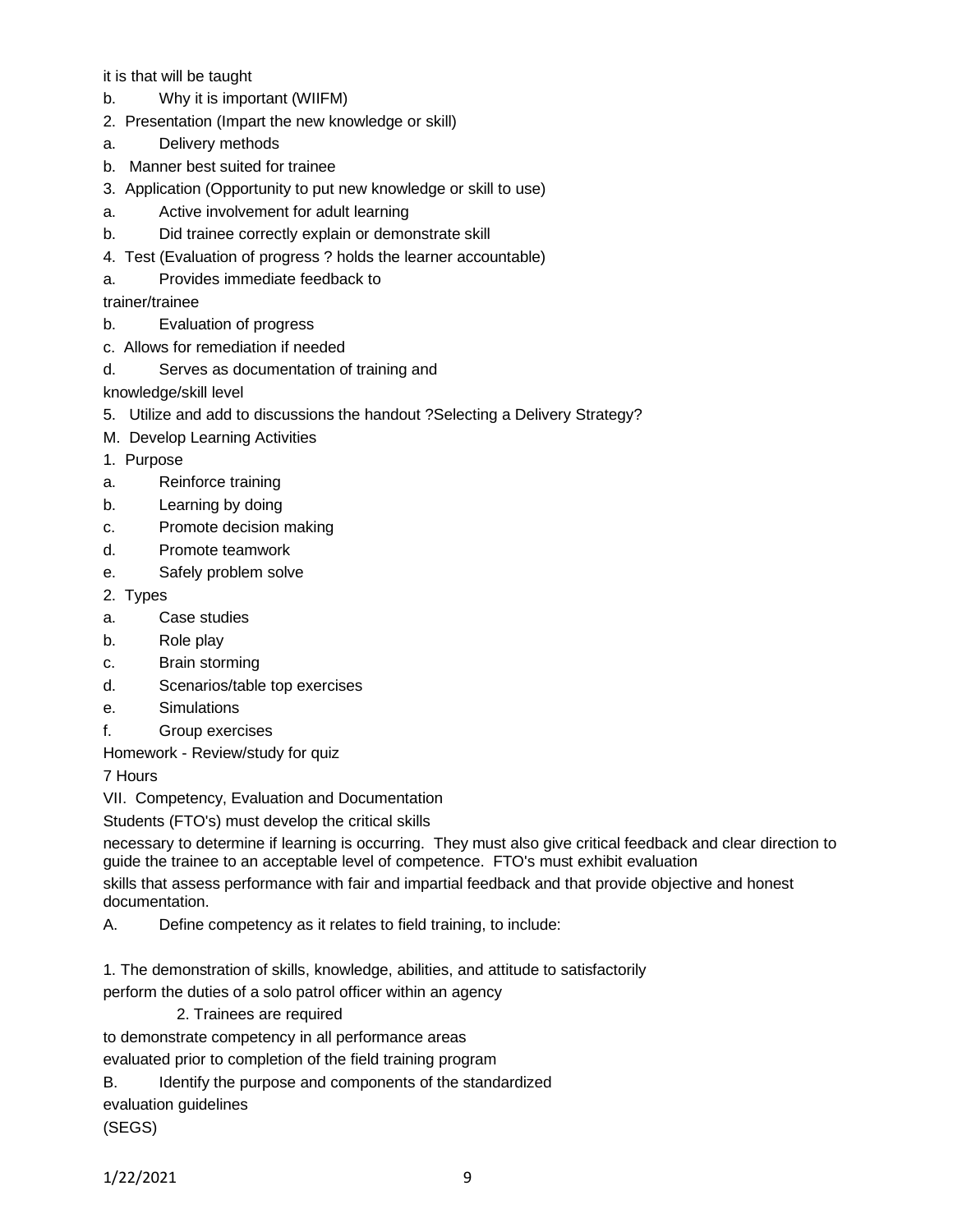Homework - Reading assignment/review

13 Hours

VIII. Remediation, Testing and Scenarios

FTO's must remember a mistake or performance deficiency must be

corrected, and correction should come as soon as practical after the behavior without interfering with the department's service responsibility. Problems that do not seem to go away or are repeated call for remedial training. Not every field incident or objective in an agency's program will occur within the time frame of the Field Training Program. Field Training Officers may have to set up a

scenario exercise or rely on the trainee's written response to specific situation.

A. Remedial training is defined as:

A correction or review of previously taught information

or procedures

1. Identify principles of remedial training plans, use handout entitled

remediation article, ?SMART? and include:

a. Specific

? Specifically identify and describe the deficiency

#### b. Measurable ? Should clearly identify what the trainee is expected

to accomplish,

under what conditions, within what time frame,

and using what resources

c. Attainable ? The trainee should have ample time to reach the

required goals

d. Realistic ? Relative to the deficiency and time frame

e.. Trackable ? Able to be assessed and documented

B. Components of structured remedial training

plans

- 1. Specified performance deficiencies
- 2. Training Assignments
- 3. Documented completion or extension

C. The use of written and scenario tests within the field training

#### program

 1. Written testing is appropriate for code sections and crime elements as well as policy and procedures.

2. Scenarios are appropriate for exposure to calls

which may not be received

- D.. Scenario development
	- 1. Competency may be demonstrated thought department constructed knowledge

tests, scenario exercises or field

performance

E. The positive and negative aspects of scenario training

- 1. Positive aspects
	- a. Provides a safe learning environment
	- b. Less liability that actual calls for service
	- c. Events are repeatable
	- d. Training can be halted at key points to reinforce learning
- 2. Negative aspects
	- a. Not as realistic as calls for service
	- b. Can be predictable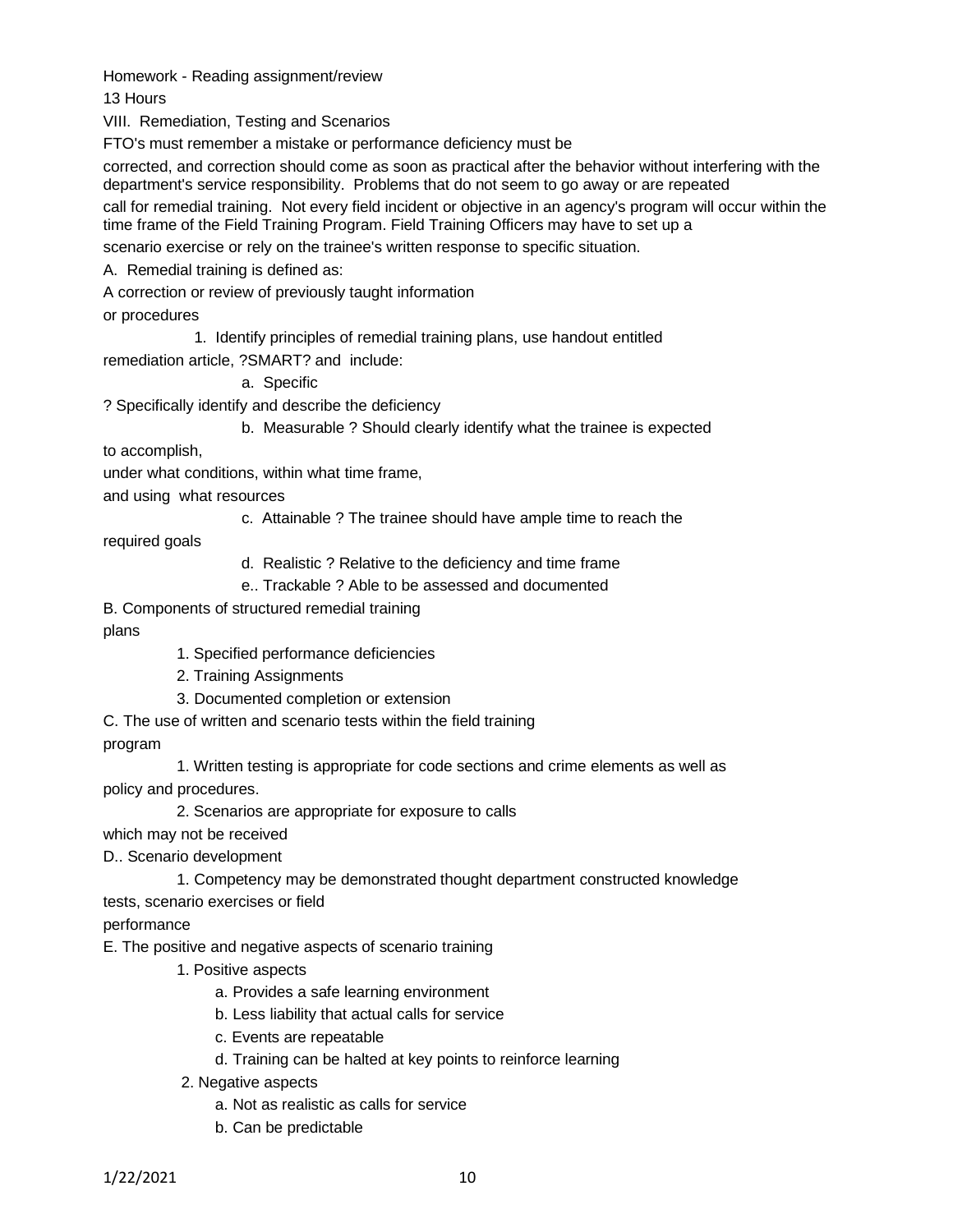c.

Requires good role players and resources

## **METHODS OF INSTRUCTION:**

Quizzes, exams, final project and problem solving excercises. The construction of a lesson plan and deliver an oral presentation to the entire class. Scenario training and videos are used to facilitate discussions.

## **OUTSIDE OF CLASS ASSIGNMENTS**

Required Outside Hours: 18 Assignment Description: Read the department policy. Required Outside Hours: 18 Assignment Description: Practice filling out department evaluations to be evaluated in class. Required Outside Hours: Assignment Description: Work on writing a lesson plan and practice oral presentation for class presentation.

## **METHODS OF EVALUATION:**

Writing assignments Percent of total grade: 15.00 % Percent range of total grade: 15 % to 25 % Written Homework; Other: Student will develop a training plan Problem-solving assignments Percent of total grade: 15.00 % Percent range of total grade: 15 % to 25 % Homework Problems; Quizzes; Exams Skill demonstrations Percent of total grade: 30.00 % Percent range of total grade: 30 % to 40 % Class Performance/s; Performance Exams Objective examinations Percent of total grade: 15.00 % Percent range of total grade: 15 % to 25 % True/False Other methods of evaluation Percent of total grade: 15.00 % Percent range of total grade: 15 % to 25 % Student will present training plan to class

## **REPRESENTATIVE TEXTBOOKS:**

n/a